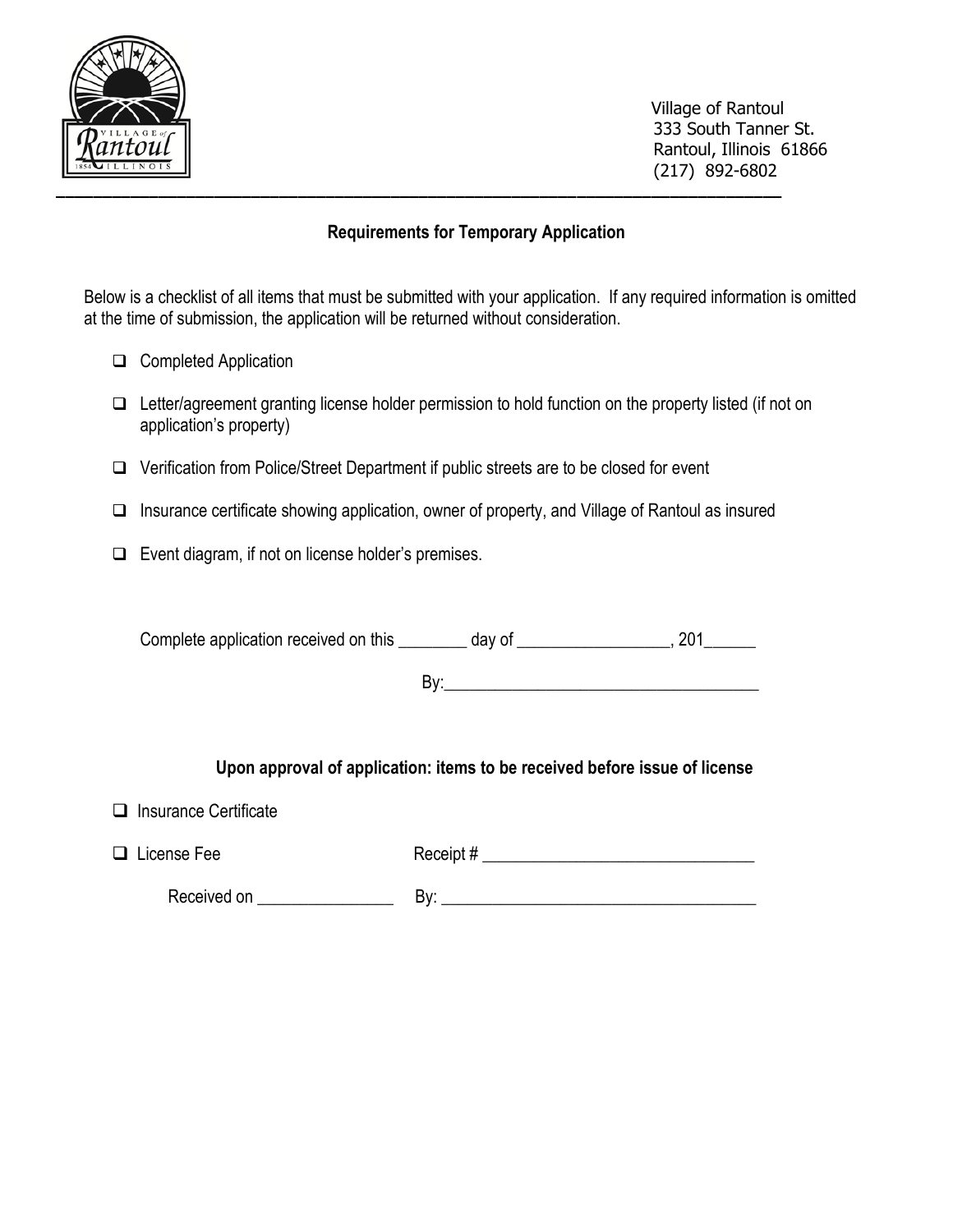

 Village of Rantoul 333 South Tanner St. Rantoul, Illinois 61866 (217) 892-6802

### **LIQUOR LICENSE APPLICATION – TEMPORARY**

#### **NAME OF LIQUOR LICENSE HOLDER\_\_\_\_\_\_\_\_\_\_\_\_\_\_\_\_\_\_\_\_\_\_\_\_\_\_\_\_\_\_\_\_\_\_\_\_\_\_\_\_\_\_\_\_\_\_\_\_\_\_\_\_\_\_\_\_\_\_\_\_\_\_\_**

#### **CONTACT PERSON & PHONE \_\_\_\_\_\_\_\_\_\_\_\_\_\_\_\_\_\_\_\_\_\_\_\_\_\_\_\_\_\_\_\_\_\_\_\_\_\_\_\_\_\_\_\_\_\_\_\_\_\_\_\_\_\_\_\_\_\_\_\_\_\_\_\_\_\_\_\_\_**

- 1. Class of license applied for:
	- ❑ Class T-1 Issued to educational, fraternal, political, civic, religious or other nonprofit organization other than a club for certain premises or area located in any zoning district other than any residential district. Permit issued for any specified period of time not to exceed two (2) consecutive days. No more than one (1) class T-1 permit shall be issued to any organization in a calendar year. \$55.00
	- ❑ Class T-2 Issued to the holder of any valid class A, class GC, or class R license issued by the village for any premises or area immediately adjacent to and extending no more than 100 feet from the licensed premises. Permit issued for any specified period of time of not to exceed eight (8) consecutive hours. No more than one (1) class T-2 permit in one month with not more than six (6) class T-2 permits during any license year. \$55.00
	- ❑ Class T-3 Issued to the holder of any valid class A, a general retail license at any public special event which has been authorized, sanctioned or otherwise permitted by the village on any villageowned or controlled property or any public right-of-way. No more than three (3) class T-3 permits may be issued in connection with the same special event. A class T-3 permit can be issued for any period of time not to exceed the duration of a special event. \$55.00
	- ❑ Class T-4 Issued to any person who is the sponsor of a special event on any private property. Permit issued for a specified period of time not to exceed the duration of the special event. No more than one (1) class T-4 permit may be issued in connection with any two such special events. \$165.00
	- $\Box$  Class T-5 Issued to any person who is granted the right by the sponsor of a special event on private property. Permit issued for any period of time not to exceed the duration of a special event. Not more than three (3) class T-5 permits may be issued in connection with the same special event. \$165.00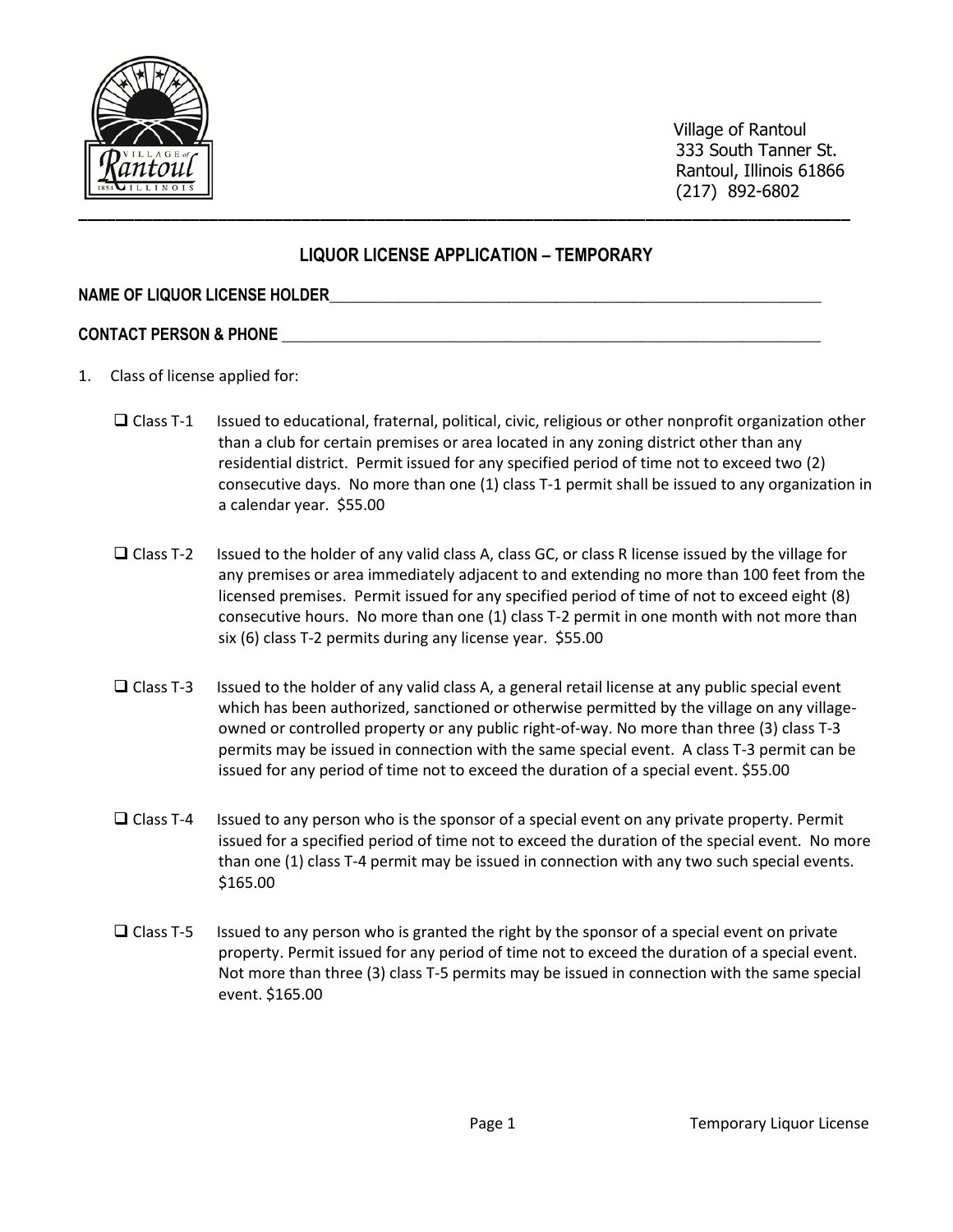| 2. |    |                                                                                                                                                                                                                                |        |                                                       |  |  |  |  |  |
|----|----|--------------------------------------------------------------------------------------------------------------------------------------------------------------------------------------------------------------------------------|--------|-------------------------------------------------------|--|--|--|--|--|
|    | a. |                                                                                                                                                                                                                                |        |                                                       |  |  |  |  |  |
|    |    |                                                                                                                                                                                                                                |        |                                                       |  |  |  |  |  |
|    |    | Telephone $\begin{pmatrix} 1 & 1 \end{pmatrix}$                                                                                                                                                                                |        |                                                       |  |  |  |  |  |
|    | c. |                                                                                                                                                                                                                                |        |                                                       |  |  |  |  |  |
|    | d. | If foreign corporation, date qualified to do business in Illinois under the Illinois Business                                                                                                                                  |        |                                                       |  |  |  |  |  |
|    |    | Corporation Act (a)                                                                                                                                                                                                            |        |                                                       |  |  |  |  |  |
|    | e. | If foreign corporation, give name and address of registered agent in Illinois                                                                                                                                                  |        |                                                       |  |  |  |  |  |
|    | f. |                                                                                                                                                                                                                                |        |                                                       |  |  |  |  |  |
| 3. |    |                                                                                                                                                                                                                                |        |                                                       |  |  |  |  |  |
|    |    |                                                                                                                                                                                                                                |        |                                                       |  |  |  |  |  |
| 4. |    |                                                                                                                                                                                                                                |        |                                                       |  |  |  |  |  |
|    |    | a. Is applicant owner of record of this property? $\Box$ Yes $\Box$ No If application is not the owner of                                                                                                                      |        |                                                       |  |  |  |  |  |
|    |    |                                                                                                                                                                                                                                |        |                                                       |  |  |  |  |  |
|    |    |                                                                                                                                                                                                                                |        |                                                       |  |  |  |  |  |
| 5. |    | Corporate Officers (please print all information)                                                                                                                                                                              |        |                                                       |  |  |  |  |  |
|    |    |                                                                                                                                                                                                                                |        |                                                       |  |  |  |  |  |
|    |    |                                                                                                                                                                                                                                |        |                                                       |  |  |  |  |  |
|    |    | Telephone ( )                                                                                                                                                                                                                  |        |                                                       |  |  |  |  |  |
|    | b. |                                                                                                                                                                                                                                |        |                                                       |  |  |  |  |  |
|    |    | Resident Address (include city & zip code) ___________                                                                                                                                                                         |        |                                                       |  |  |  |  |  |
|    |    |                                                                                                                                                                                                                                |        |                                                       |  |  |  |  |  |
|    | c. |                                                                                                                                                                                                                                |        |                                                       |  |  |  |  |  |
|    |    |                                                                                                                                                                                                                                |        |                                                       |  |  |  |  |  |
|    |    | Telephone ( Telephone )                                                                                                                                                                                                        |        |                                                       |  |  |  |  |  |
|    | d. |                                                                                                                                                                                                                                |        |                                                       |  |  |  |  |  |
|    |    |                                                                                                                                                                                                                                |        |                                                       |  |  |  |  |  |
|    |    |                                                                                                                                                                                                                                |        | Driver's License No. ________________________________ |  |  |  |  |  |
|    | e. |                                                                                                                                                                                                                                |        |                                                       |  |  |  |  |  |
|    |    |                                                                                                                                                                                                                                |        |                                                       |  |  |  |  |  |
|    |    | Telephone ( ) and ( ) and ( ) and ( ) and ( ) and ( ) and ( ) and ( ) and ( ) and ( ) is a set of ( ) is a set of ( ) is a set of ( ) is a set of ( ) is a set of ( ) is a set of ( ) is a set of ( ) is a set of ( ) is a set |        |                                                       |  |  |  |  |  |
|    |    |                                                                                                                                                                                                                                | Page 2 | Temporary Liquor License                              |  |  |  |  |  |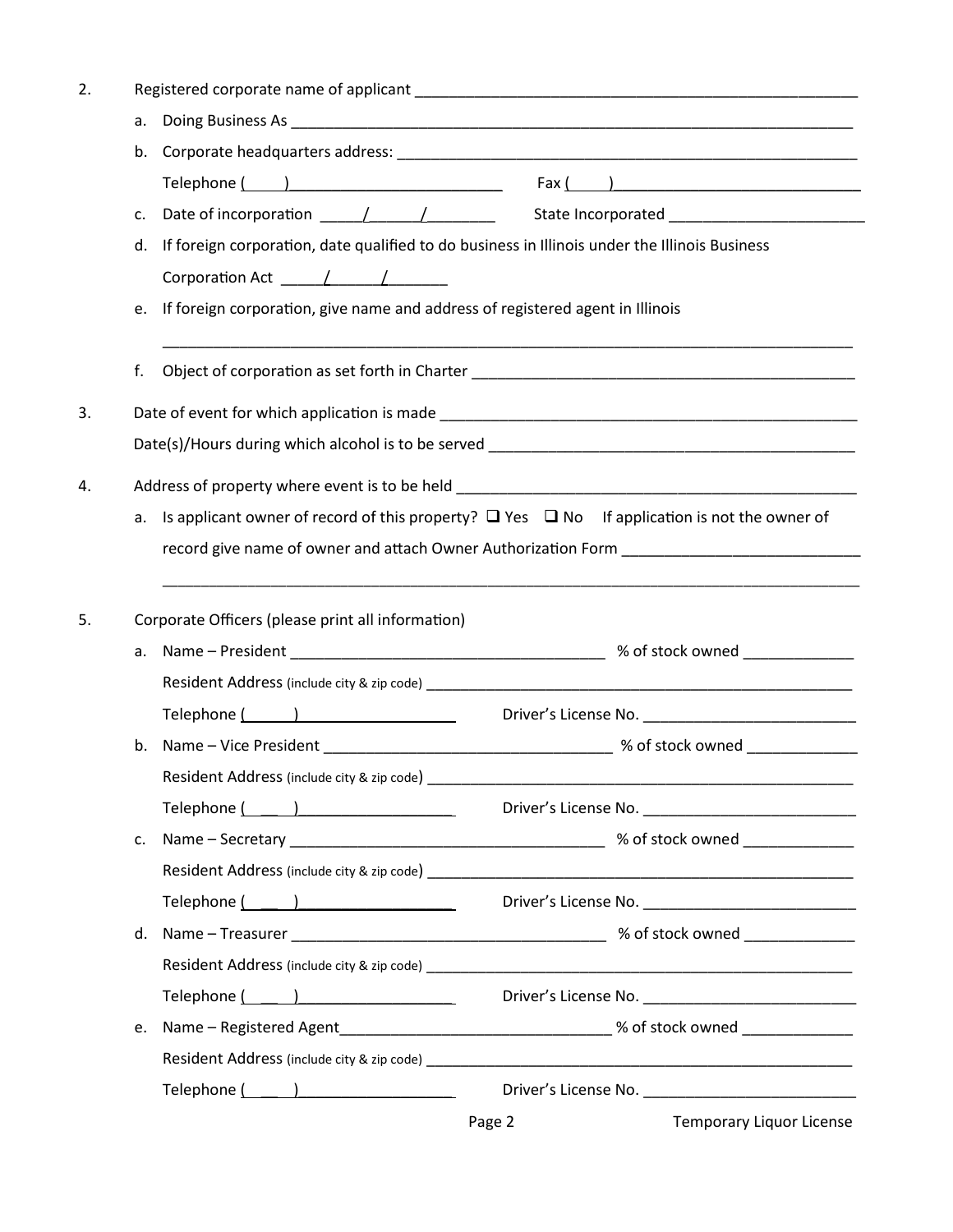| 6.<br>Name of manager responsible for alcohol at the event_____________________________ |                                                                                                                                                                                                                                                                          |  |  |  |  |
|-----------------------------------------------------------------------------------------|--------------------------------------------------------------------------------------------------------------------------------------------------------------------------------------------------------------------------------------------------------------------------|--|--|--|--|
|                                                                                         |                                                                                                                                                                                                                                                                          |  |  |  |  |
|                                                                                         |                                                                                                                                                                                                                                                                          |  |  |  |  |
|                                                                                         |                                                                                                                                                                                                                                                                          |  |  |  |  |
|                                                                                         |                                                                                                                                                                                                                                                                          |  |  |  |  |
| 7.                                                                                      | Are any monies owed to the Village by applicant, whether for bills, taxes, licenses or otherwise?<br>$\Box$ Yes $\Box$ No If Yes, amount and length of time owned                                                                                                        |  |  |  |  |
| 8.                                                                                      | Is the location of the premises for which license is sought within one hundred (100) feet of any church,<br>school, hospital, home for the aged or indigent persons, or for veterans, their wives or children, or any<br>naval or military station. $\Box$ Yes $\Box$ No |  |  |  |  |
|                                                                                         | If Yes, is the applicant's place of business a hotel offering restaurant service, a regularly organized club, a<br>food shop, or other place where the sale of liquor is not the principal business? $\Box$ Yes $\Box$ No                                                |  |  |  |  |
|                                                                                         |                                                                                                                                                                                                                                                                          |  |  |  |  |
| 9.                                                                                      | Is any person who is a part of this application, or any other person, directly or indirectly interested in the                                                                                                                                                           |  |  |  |  |
|                                                                                         | business, a public official as defined in Sec. 2(14) Art. VI of the Illinois Liquor Control Act? $\Box$ Yes $\Box$ No                                                                                                                                                    |  |  |  |  |
|                                                                                         |                                                                                                                                                                                                                                                                          |  |  |  |  |
| 10.                                                                                     |                                                                                                                                                                                                                                                                          |  |  |  |  |
|                                                                                         |                                                                                                                                                                                                                                                                          |  |  |  |  |
|                                                                                         |                                                                                                                                                                                                                                                                          |  |  |  |  |
|                                                                                         |                                                                                                                                                                                                                                                                          |  |  |  |  |
|                                                                                         |                                                                                                                                                                                                                                                                          |  |  |  |  |
|                                                                                         |                                                                                                                                                                                                                                                                          |  |  |  |  |
|                                                                                         | 11. Manager Supplement on file or attached<br>$\Box$ Yes<br>$\Box$ No                                                                                                                                                                                                    |  |  |  |  |
|                                                                                         | 12. If applicable, is Fingerprinting Fee attached<br>$\Box$ Yes<br>$\Box$ No                                                                                                                                                                                             |  |  |  |  |
|                                                                                         | 13. Diagram of event area has been provide<br>$\Box$ Yes<br>$\Box$ No                                                                                                                                                                                                    |  |  |  |  |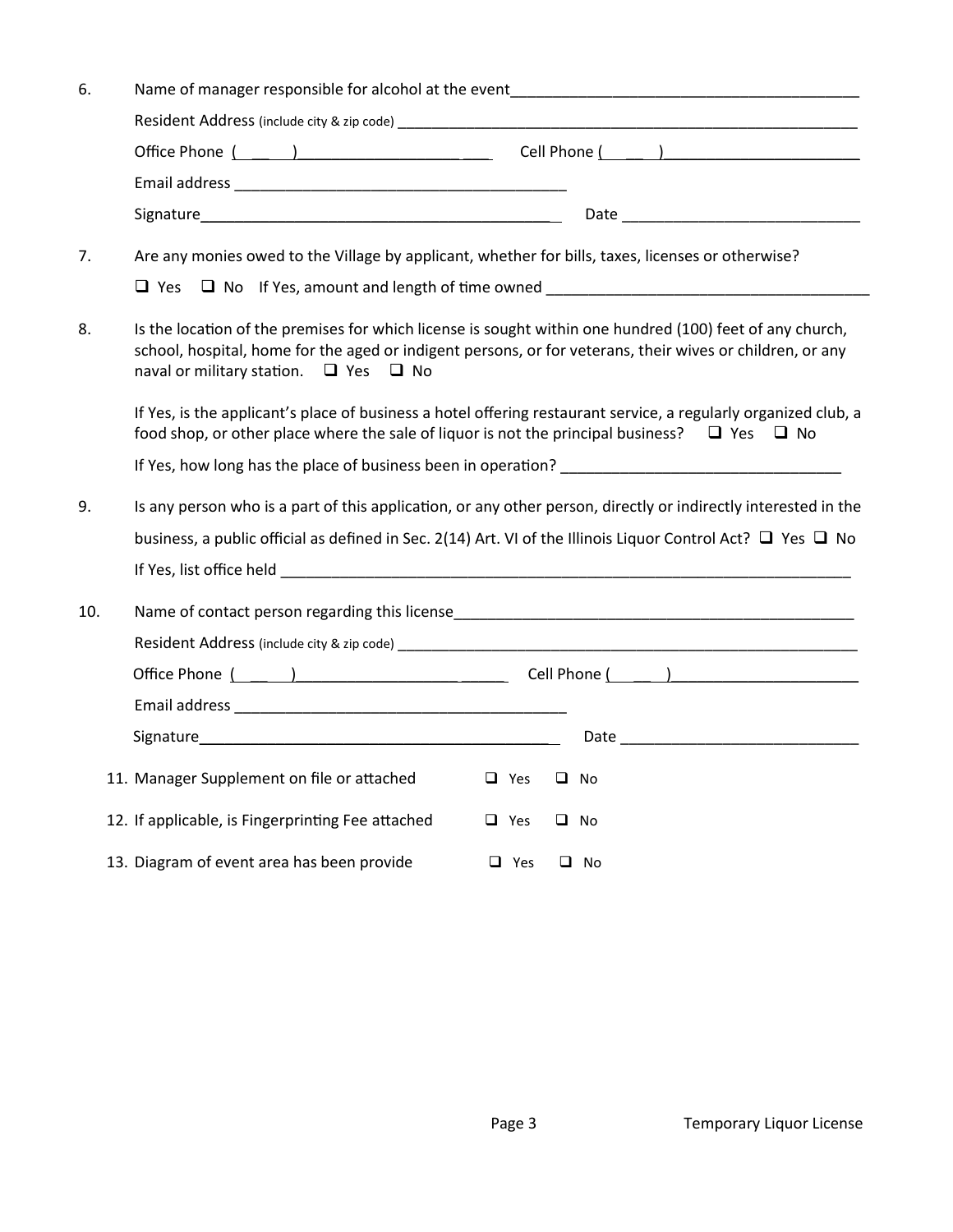## **AFFIDAVIT**

I swear that I am an authorized agent of the business above described, that the premises specified in this application complies with all respects with the requirements of the Illinois Liquor Control Law and ordinances of the Village of Rantoul, and that I and my manager are qualified and eligible to obtain the license applied for herein under the Illinois Liquor Control Law.

I swear that I will not violate any of the laws of the State of Illinois or of the United States of America or the ordinances of the Village of Rantoul in the conduct of the place of business described herein and that the statements contained in this application are true and correct and are made for the purpose of inducing the Village of Rantoul to issue the license herein applied for.

Applicant Name \_\_\_\_\_\_\_\_\_\_\_\_\_\_\_\_\_\_\_\_\_\_\_\_\_\_\_\_\_\_\_\_\_\_\_\_\_\_\_\_\_\_\_\_\_\_\_\_\_\_\_\_\_\_\_\_\_\_\_\_\_\_\_\_\_\_\_\_\_\_\_\_

 $\overline{\phantom{a}}$  , which is a set of the contract of the contract of the contract of the contract of the contract of the contract of the contract of the contract of the contract of the contract of the contract of the contract

Applicant Signature\_\_\_\_\_\_\_\_\_\_\_\_\_\_\_\_\_\_\_\_\_\_\_\_\_\_\_\_\_\_\_\_\_\_\_\_\_\_\_\_\_\_\_\_\_\_\_\_\_\_\_\_\_\_\_\_\_\_\_\_\_\_\_\_\_\_\_\_\_\_

Subscribed and sworn to before me this \_\_\_\_\_\_ day of \_\_\_\_\_\_\_\_\_\_\_\_\_\_, \_\_\_\_\_\_\_\_\_.

(Notary Public)

Approved by the undersigned President of the Village of Rantoul, Illinois, and Liquor Control Commission, Rantoul, Illinois

> \_\_\_\_\_\_\_\_\_\_\_\_\_\_\_\_\_\_\_\_\_\_\_\_\_\_\_\_\_\_\_\_\_\_\_\_\_ Liquor Control Commissioner

.

License No. \_\_\_\_\_\_\_\_\_\_\_\_\_\_\_\_\_\_\_\_\_\_\_\_\_\_\_\_\_\_ issued this \_\_\_\_\_\_\_ day of \_\_\_\_\_\_\_\_\_\_\_\_\_, \_\_\_\_\_\_\_\_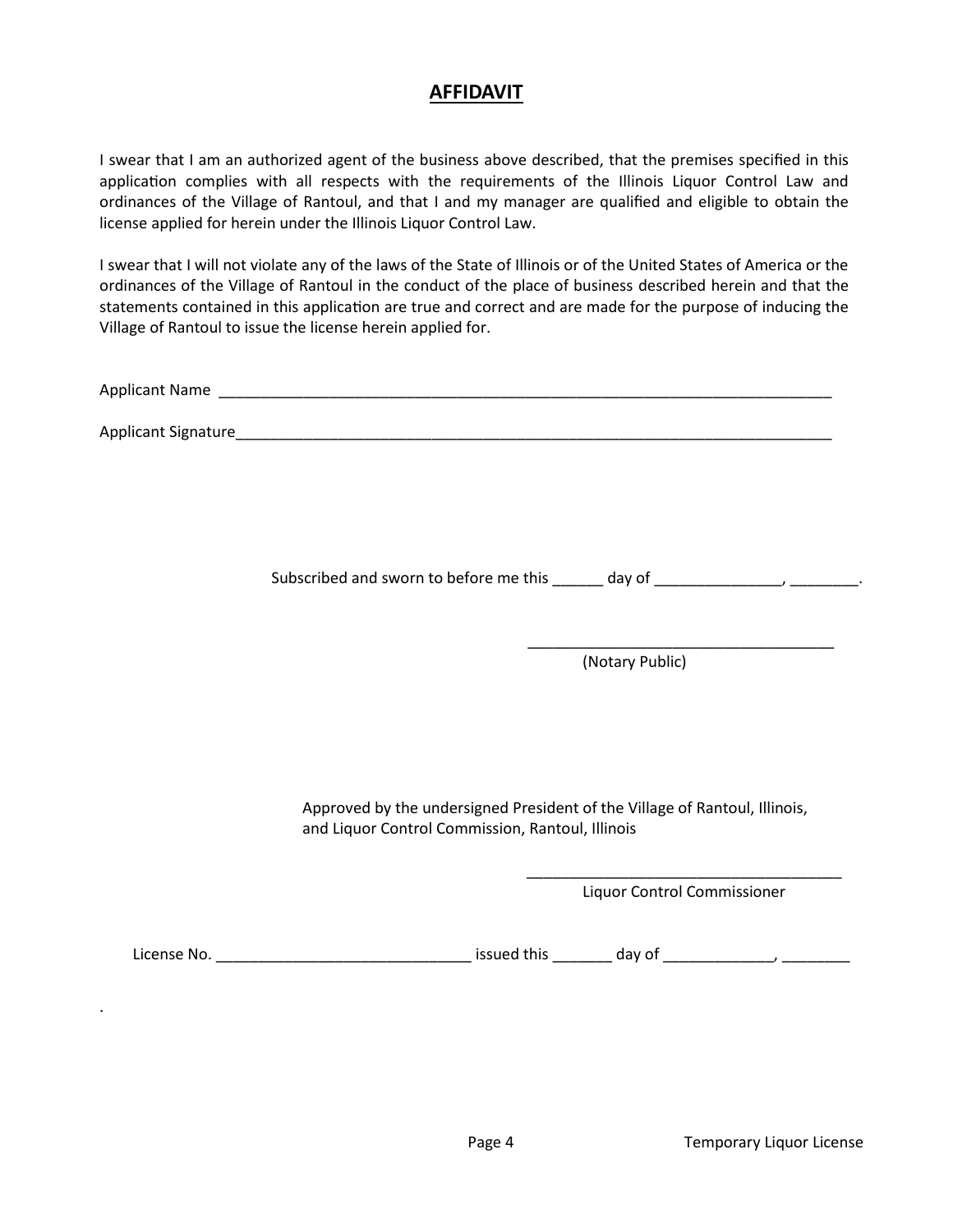# CRIMINAL BACKGROUND AND CREDIT CHECK AUTHORIZATION

I authorize and empower the Liquor Commissioner of the Village of Rantoul or agent thereof or any other outside service company engaged by said Commissioner for this purpose now or subsequently, to obtain, prepare, use and furnish information concerning my current and former employment, education, credit, general reputation, criminal history information through correspondence, contact, or personal interviews with law enforcement agencies.

Upon written request, I understand that said Commissioner will provide me with information regarding the nature and scope of the investigation if one is made.

| Applicant             | (print name)                                                              |                                                                                                                       |  |
|-----------------------|---------------------------------------------------------------------------|-----------------------------------------------------------------------------------------------------------------------|--|
|                       | (signature)                                                               | <u> 1990 - Johann John Harry Harry Harry Harry Harry Harry Harry Harry Harry Harry Harry Harry Harry Harry Harry</u>  |  |
| President             | (print name)                                                              |                                                                                                                       |  |
|                       | (signature)                                                               |                                                                                                                       |  |
| <b>Vice President</b> | (print name)                                                              |                                                                                                                       |  |
|                       | (signature)                                                               |                                                                                                                       |  |
| Secretary             | (print name)                                                              |                                                                                                                       |  |
|                       | (signature)                                                               |                                                                                                                       |  |
| Treasurer             | (print name)                                                              |                                                                                                                       |  |
|                       | (signature)                                                               | <u> 1989 - Johann Harry Harry Harry Harry Harry Harry Harry Harry Harry Harry Harry Harry Harry Harry Harry Harry</u> |  |
| Director              | (print name)                                                              |                                                                                                                       |  |
|                       |                                                                           |                                                                                                                       |  |
|                       |                                                                           |                                                                                                                       |  |
|                       |                                                                           |                                                                                                                       |  |
|                       |                                                                           |                                                                                                                       |  |
|                       |                                                                           |                                                                                                                       |  |
| Director<br>Manager   | (signature)<br>(print name)<br>(signature)<br>(print name)<br>(signature) |                                                                                                                       |  |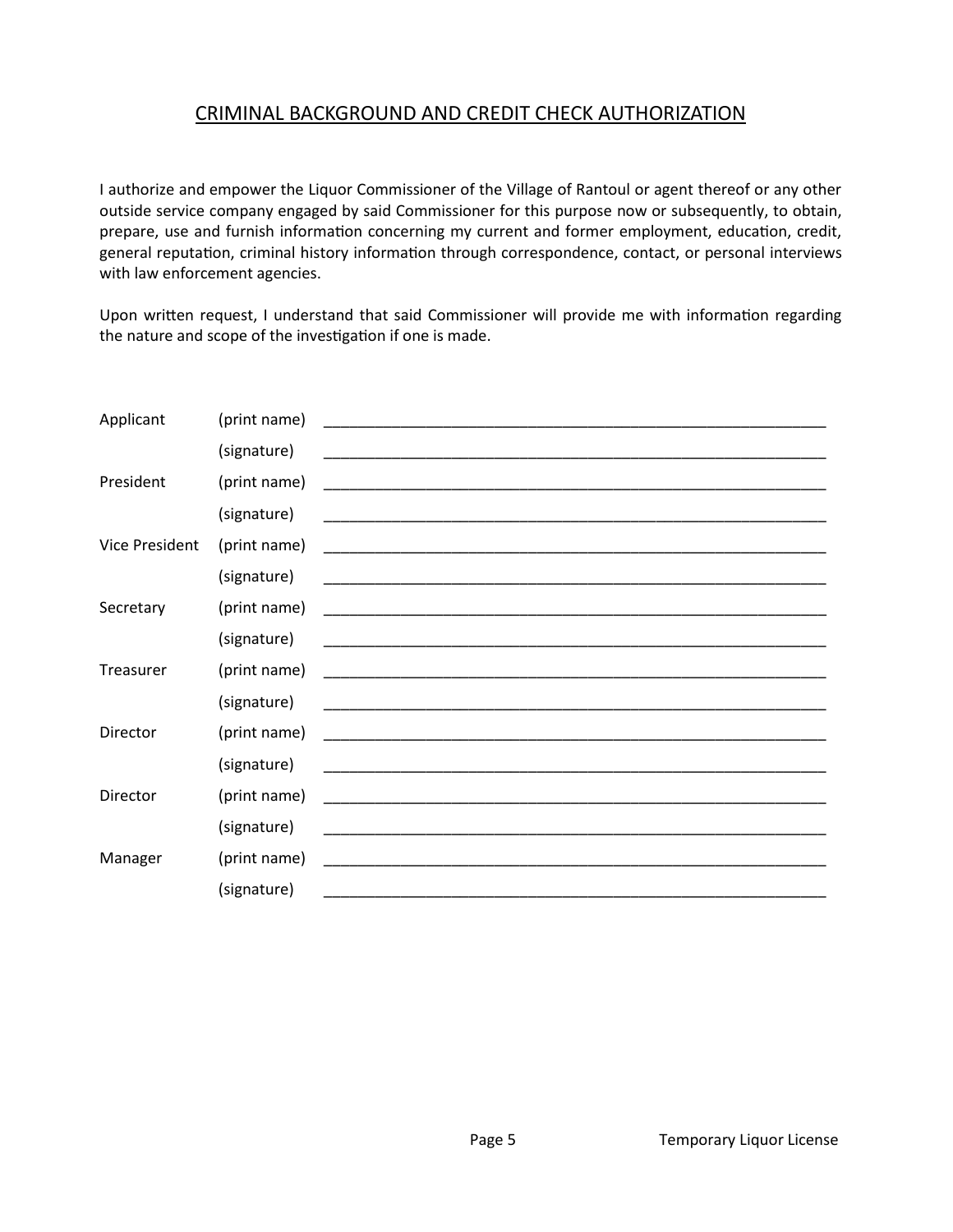|                                                                                                           |                                                             |                      | <b>EVENT DESCRIPTION</b>          |  |                                |                                          |              |
|-----------------------------------------------------------------------------------------------------------|-------------------------------------------------------------|----------------------|-----------------------------------|--|--------------------------------|------------------------------------------|--------------|
| $\Box$ Public Event                                                                                       |                                                             | $\Box$ Private       |                                   |  |                                | $\Box$ Outdoor Music                     |              |
| $\Box$ Other (describe) $\Box$                                                                            |                                                             |                      |                                   |  |                                |                                          |              |
| <b>Event Location</b>                                                                                     |                                                             |                      |                                   |  |                                |                                          |              |
|                                                                                                           |                                                             |                      |                                   |  |                                |                                          |              |
| Purpose of Event (Describe event)                                                                         |                                                             |                      |                                   |  |                                |                                          |              |
|                                                                                                           |                                                             |                      |                                   |  |                                |                                          |              |
|                                                                                                           |                                                             |                      |                                   |  |                                |                                          |              |
| Number expected to attend                                                                                 |                                                             |                      |                                   |  | Number of Event Staff          |                                          |              |
|                                                                                                           | <b>SPONSOR'S REPRESENTATIVE (S)</b>                         |                      |                                   |  |                                |                                          |              |
| Name                                                                                                      |                                                             |                      | <b>Work Phone</b>                 |  |                                |                                          |              |
| Address                                                                                                   |                                                             |                      | Cell Phone                        |  |                                |                                          |              |
| City/State/Zip                                                                                            |                                                             |                      | Email                             |  |                                |                                          |              |
| Name                                                                                                      |                                                             |                      | <b>Work Phone</b>                 |  |                                |                                          |              |
| Address                                                                                                   |                                                             |                      | Cell Phone                        |  |                                |                                          |              |
| City/State/Zip                                                                                            |                                                             |                      | Email                             |  |                                |                                          |              |
|                                                                                                           |                                                             |                      |                                   |  | <b>SPECIAL NEEDS/EQUIPMENT</b> |                                          |              |
| The Event will need the following                                                                         |                                                             |                      |                                   |  |                                |                                          |              |
|                                                                                                           |                                                             |                      | <b>Traffic Control Equipment</b>  |  |                                |                                          |              |
| $\Box$ Barricades                                                                                         | #                                                           | $\Box$ Traffic Cones |                                   |  | $\sharp$                       | $\Box$ Traffic Vests                     | $\#$         |
| $\Box$ No Parking Signs                                                                                   | $\sharp$                                                    |                      | $\Box$ Police Officers            |  | #                              | $\Box$ Other                             |              |
|                                                                                                           |                                                             |                      | <b>Tents/Temporary Structures</b> |  |                                |                                          |              |
| $\Box$ Yes<br>Will Tents be used                                                                          | $\Box$ No                                                   | # of Tents           |                                   |  | <b>Sizes</b>                   |                                          |              |
| Will other Temporary Structures be used                                                                   |                                                             |                      | Describe                          |  |                                |                                          |              |
|                                                                                                           | $\Box$ Yes<br>$\Box$ No                                     |                      |                                   |  |                                |                                          |              |
|                                                                                                           | Will electricity be needed $\Box$ Yes<br>$\Box$<br>Describe |                      |                                   |  |                                |                                          |              |
| No<br>Will water be needed $\Box$ Yes<br>$\Box$ No<br>Describe                                            |                                                             |                      |                                   |  |                                |                                          |              |
|                                                                                                           |                                                             |                      | <b>ALCOHOL</b>                    |  |                                |                                          |              |
| Alcohol Served                                                                                            | Beer and Wine                                               | $\Box$ Yes           | ⊔ No                              |  |                                | <b>Alcoholic Beverages</b><br>$\Box$ Yes | $\Box$ No    |
| Served In<br>Plastic Cups                                                                                 | $\Box$ Yes                                                  | $\Box$ No            | <b>Bottles</b>                    |  | $\Box$ Yes                     | $\Box$ No<br>$\Box$ Yes<br>Cans          | $\square$ No |
| <b>MUSIC</b>                                                                                              |                                                             |                      |                                   |  |                                |                                          |              |
| <b>Starting Time</b>                                                                                      | <b>Ending Time</b>                                          |                      |                                   |  | Type of Music                  |                                          |              |
| # Sound Amplification Equipment to be used                                                                |                                                             |                      | Maximum Amps Available            |  |                                |                                          |              |
| Direction Amplifiers will face                                                                            |                                                             |                      | Other                             |  |                                |                                          |              |
| <b>OTHER</b>                                                                                              |                                                             |                      |                                   |  |                                |                                          |              |
| Has this event been held before $\Box$ Yes<br>$\square$ No<br>If Yes, when?                               |                                                             |                      |                                   |  |                                |                                          |              |
| Describe<br>Were they any concerns? $\Box$ Yes<br>□ No                                                    |                                                             |                      |                                   |  |                                |                                          |              |
| I have reviewed the Special Events Requirements and Procedures and accept the responsibilities associated |                                                             |                      |                                   |  |                                |                                          |              |
| With this event. I have provided a diagram with this application. I request approval of this event.       |                                                             |                      |                                   |  |                                |                                          |              |
|                                                                                                           |                                                             |                      |                                   |  |                                |                                          |              |
|                                                                                                           |                                                             |                      |                                   |  | Signature of Applicant         |                                          | Date         |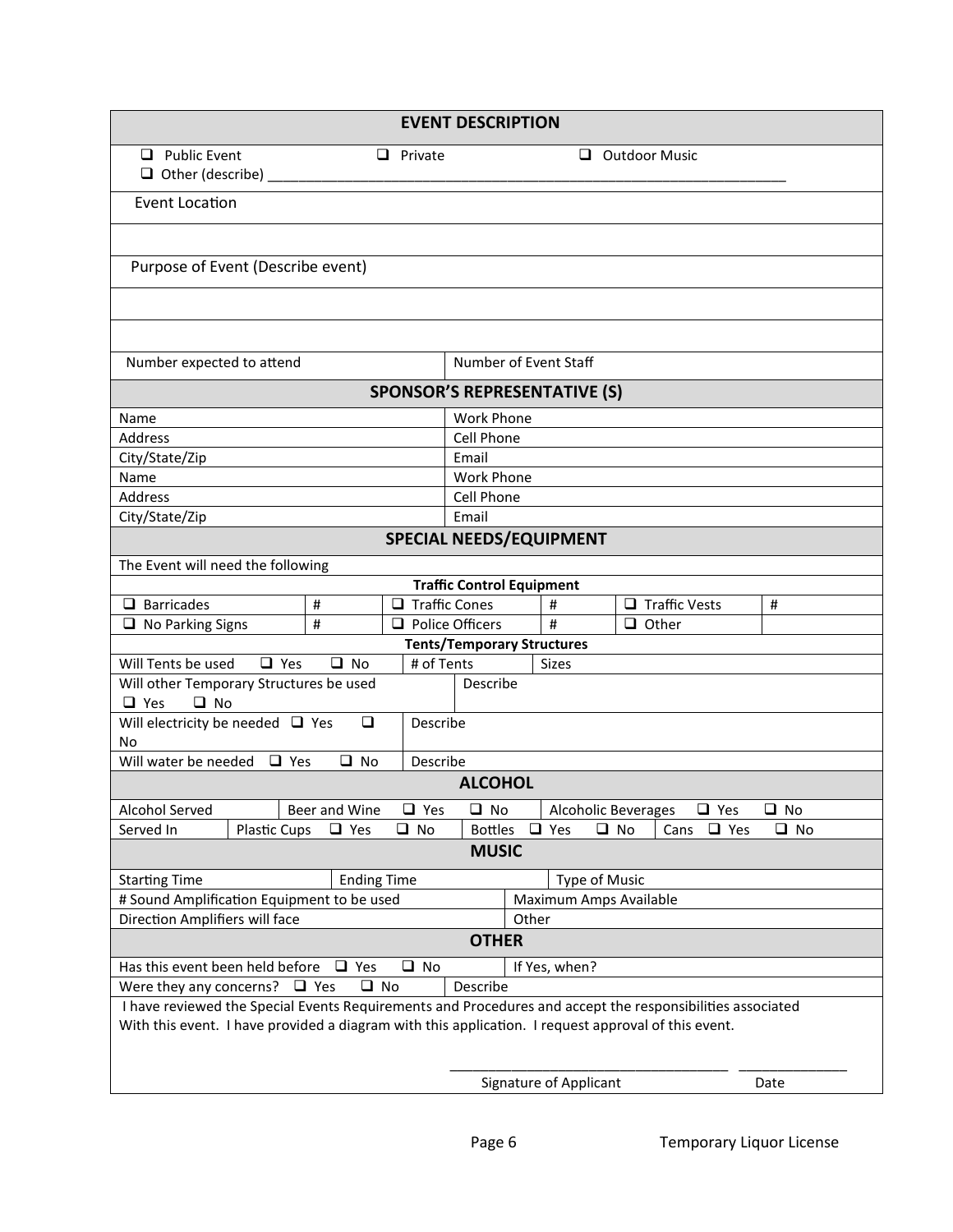# **EVENT DIAGRAM**

Diagram to include

- Location of building and parking areas
- Egress to streets
- Location of outside area, if applicable
- North arrow